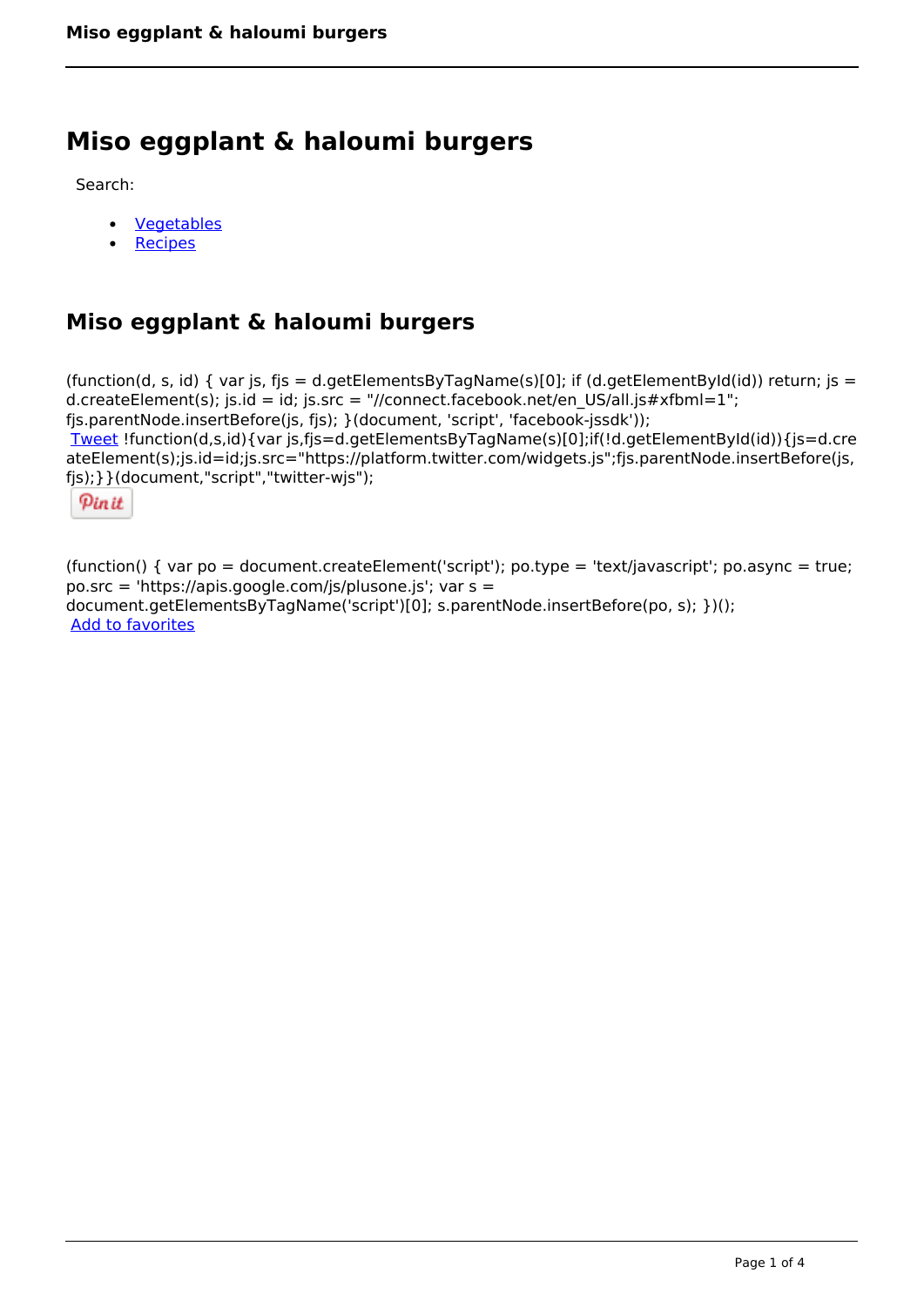

Rate this recipe

0 people are cooking this [Count me in](https://www.naturalhealthmag.com.au/flag/flag/favorites/2232?destination=printpdf%2F2232&token=dd855639333598c1c50c6382a1c3f4db)

Peter Kuruvita shares his yummy, vegetarian-friendly take on the humble burger.

## **Fermented bok choy**

- 5 bunches bok choy, washed thoroughly and cut into thin wedges
- 3 garlic cloves, minced
- 1 tbsp prepared horseradish
- 1 tbsp thyme leaves
- 1 tbsp coarse sea salt
- 1 onion, finely chopped
- 2 celery stalks, chopped
- Fresh or dried habaneros, to taste

# **Pickled fennel**

- 1–2 fennel bulbs, stalks removed
- 250 ml (1 cup) white wine vinegar
- $\bullet$  125 ml ( $\frac{1}{2}$  cup) water
- $\bullet$  55 g ( $\frac{1}{4}$  cup) sugar
- 2 garlic cloves, smashed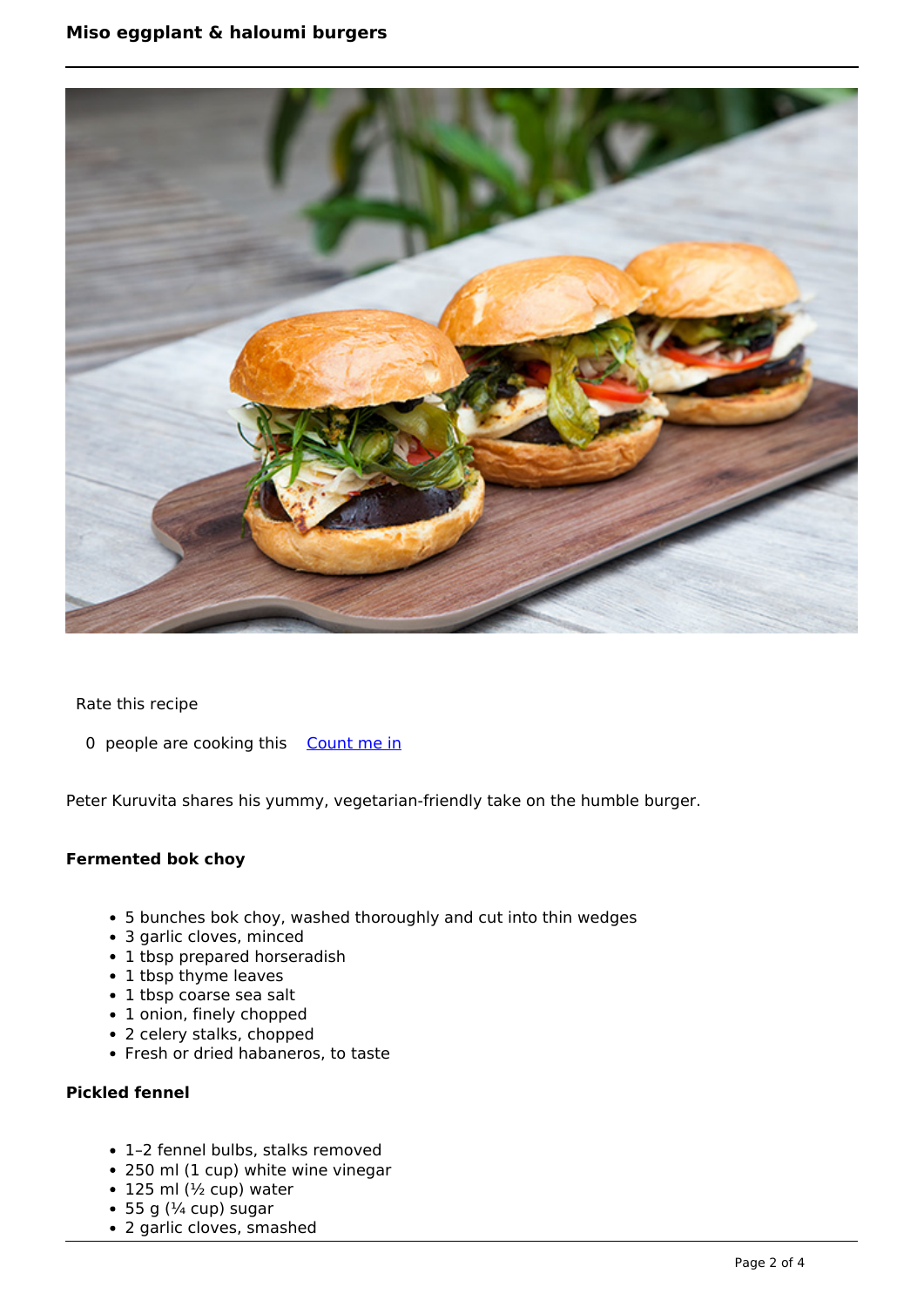- 1 tsp chilli flakes
- 1 tsp yellow mustard seeds
- 2 tbsp lemonade fruit or lemon zest

#### **Coriander macadamia chilli pesto**

- 1 ½ cups coriander leaves
- 55 g (⅓ cup) unsalted roasted macadamia nuts
- 2 garlic cloves, chopped
- 1 long fresh red chilli, chopped
- 80 ml (⅓ cup) rice bran oil
- 2 tsp lime juice
- Salt and pepper, to taste

#### **Miso eggplant**

- 2 large eggplants
- 2 tbsp olive oil
- 2 spring onions, thinly sliced
- 1 tsp toasted white and black sesame seeds
- Sea salt, to taste

#### **Miso dressing**

- 3 tbsp white or red miso
- 1 tbsp sugar
- 2 tbsp mirin
- 1 tbsp sake
- 2 tbsp water

#### **To assemble**

- 6 brioche burger buns, split
- 6 slices haloumi cheese
- 3 vine-ripened or heirloom tomatoes, sliced
- 1 cup loosely packed rocket

## **Method**

To make the fermented bok choy, combine all the ingredients in a large container or food-grade bucket or container, making sure the salt is well distributed. Press the mixture down with your fist, then let it stand for 1 hour or until the salt has drawn out enough moisture to submerge the vegetables in the brine. If not enough moisture is drawn out, add enough water to almost cover the vegetables. Cover the mixture with a plate or non-metallic lid, then cover the container with a clean piece of fabric and tie a string around that.

Press the mixture down once a day for 4 to 6 days or until the mixture tastes sour enough for you. Transfer the mixture to sterilised glass jars, seal and refrigerate for up to 2 months. To make the pickled fennel, slice the bulbs into very thin slivers. Rinse well and set aside. Place all the remaining ingredients in a small saucepan and bring to the boil. Remove from the heat and stand for 1 to 2 minutes or until slightly cooled. Tightly pack the fennel into a sterilised glass jar, then pour the brine into the jar, making sure the fennel is completely covered. Stand until cooled to room temperature, then seal the jar with a tight-fitting lid. When kept covered and chilled, the pickles will keep well for 1 to 2 weeks.